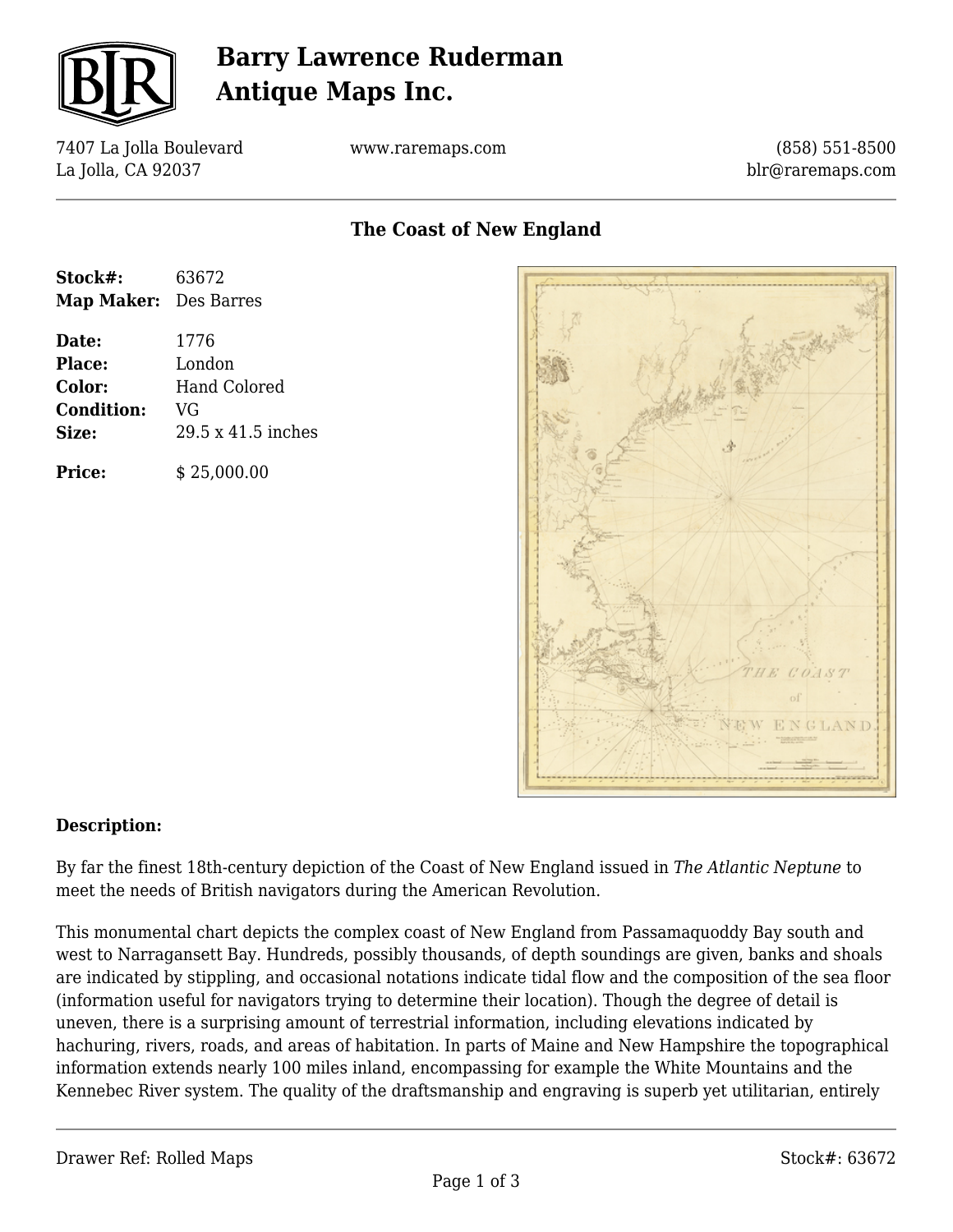

# **Barry Lawrence Ruderman Antique Maps Inc.**

7407 La Jolla Boulevard La Jolla, CA 92037

www.raremaps.com

(858) 551-8500 blr@raremaps.com

### **The Coast of New England**

legible even where the information is most dense, and without superfluous detail or flourishes.

Per Sellers & Van Ee this is the fourth state of the chart, with plate number "3" in a small oval added at the lower-right corner. The catalog of the Henry Newton Stevens Collection at the National Maritime Museum (Greenwich) identifies it as the fifth state, based on the same feature.

#### **Samuel Holland, J.F.W. Des Barres and** *The Atlantic Neptune*

A terse note below the title informs the viewer that "The Soundings and Nautical Remarks in this Chart are laid down from the Observations of Lieutenant Knight of the Navy and Pilots." This conceals rather than illuminates the dozens of talented surveyors whose efforts, often under the most difficult conditions possible, made the chart possible.

The chart was issued in *The Atlantic Neptune,* an atlas of North American waters used by British navigators throughout the American Revolution. In its most comprehensive form, the *Neptune* provided coverage from the Gulf of St. Lawrence south and west to the Gulf of Mexico. The charts were of an extraordinarily high quality, remained the standard for decades, and were often copied and reissued by American and European engravers and publishers.

The *Atlantic Neptune* is most frequently associated with publisher J.F.W. Des Barres, whose surveys of Nova Scotia composed one of its volumes. However the *Neptune's* many New England charts, plans and views were based on surveys overseen by Samuel Holland, a Dutch-born surveyor and engineer who entered British service during the French and Indian War. After the War Holland had proposed to the Board of Trade "an accurate and just Survey… upon… a general scale and uniform plan" of North America east of the Mississippi. (Harley, p. 27) This was to be a "geodetic" survey following the most advanced methods then in use in Europe, but applied for the first time in North America: The locations of control points would be established by rigorous astronomical observation, intermediate areas pinpointed by triangulation, and details sketched in from direct observation.

Holland's proposal was approved, and in 1764 he was named Surveyor General of Quebec and of the Northern District of North America. The latter role gave him responsibility for surveying the Canadian Maritimes (with the exception of Nova Scotia, which was Des Barres' purview) and the region between the St. John and Potomac Rivers. Similarly, one William Gerard de Brahm was appointed Surveyor General of the Southern District, with responsibility south and west to the Gulf of Mexico.

After several years' work in Canada, from 1770-1774 Holland focused on the coast of New England, making his headquarters in Portsmouth, New Hampshire. From there he sent out semi-autonomous survey teams, headed by deputies Charles Blaskowitz, James Grant, George Sproule, Thomas Wheeler and